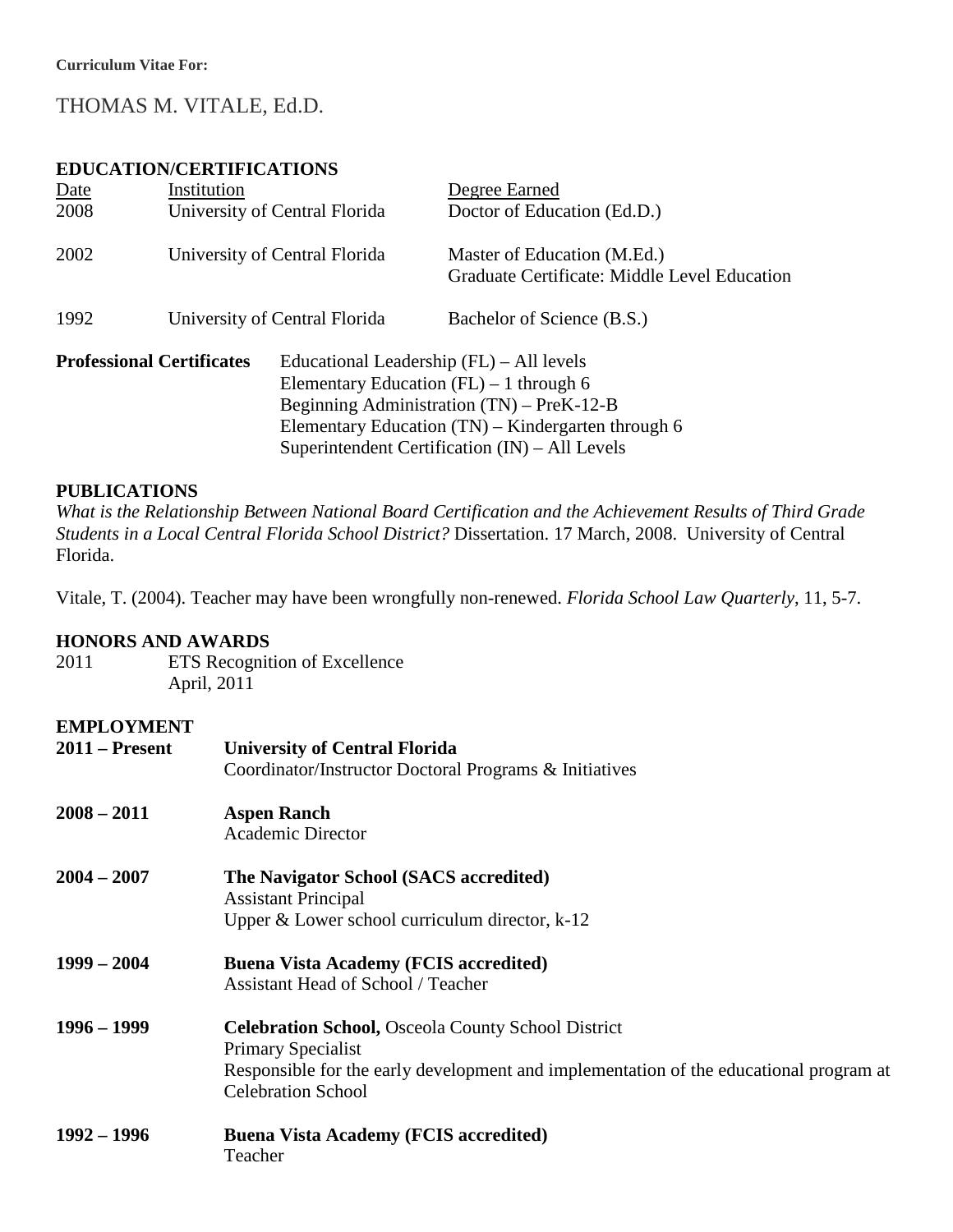## **PROFESSIONAL DEVELOPMENT**

Assessment Strategies, Celebration School July 1998; Celebration, Florida

School Curriculum, Celebration School July 1998; Celebration, Florida

Clinical Supervision, UCF June, 1998; Orlando, Florida

Co-Teaching, A Cooperative Partnership June, 1998; Stetson University

Classroom Systems Design - Teaching and Learning Institute June 1998; Stetson UniversityHands-On Algebra

Performance Assessment System for Students with Disabilities (PASSD) May, 1998; Tampa, Florida

Using Problem-Based Learning in the Classroom, ASCD Workshop April, 1998, Seattle, Washington

"The Project Zero Classroom: New Approaches to Thinking and Understanding" MI/ND '97 - Project Zero, July, 1997; Harvard University, Boston, Massachusetts

International Reading Association National Conference May, 1997, Atlanta, Georgia

- "Exploring Values Across the Curriculum/Literature and Mass Media"
- "Using Literature-Based Mini-Lessons to Teach Key Reading and Writing Skills"
- "Interdisciplinary Approach to Teaching Reading/Language Arts"
- "Enhancing Learning Through Collaborative Journals"
- "Linking Literacy and Learning Through Technology"
- "Multiage Classrooms and Multiple Intelligences: Enhanced Teaching and Learning Contexts for Literacy Development"
- "Sustaining the Village Strength: A Home/School/Community Collaboration"
- "The Modern Hero in Literature for Children and Young Adults: A Journey to Self-Awareness"
- "Linking Literacy Learning: Examining Inquiry-Based Research for Middle School Students"

Association of Supervision and Curriculum Development Focus: "Multiple Intelligences," Keynote Presenter: Howard Gardner March, 1997; Baltimore, Maryland

Choice Theory, Presented by William Glasser, M.D. July 1996; Celebration, Florida

Writing Across the Curriculum, Presented by Donald Graves June 1996; Celebration, Florida

Rubrics and Authentic Assessment, Presented by Grant Wiggins June 1996; Celebration, Florida

Nuts and Bolts of Cooperative Learning, Presented by Roger Johnson, University of Minnesota June 1996; Celebration, Florida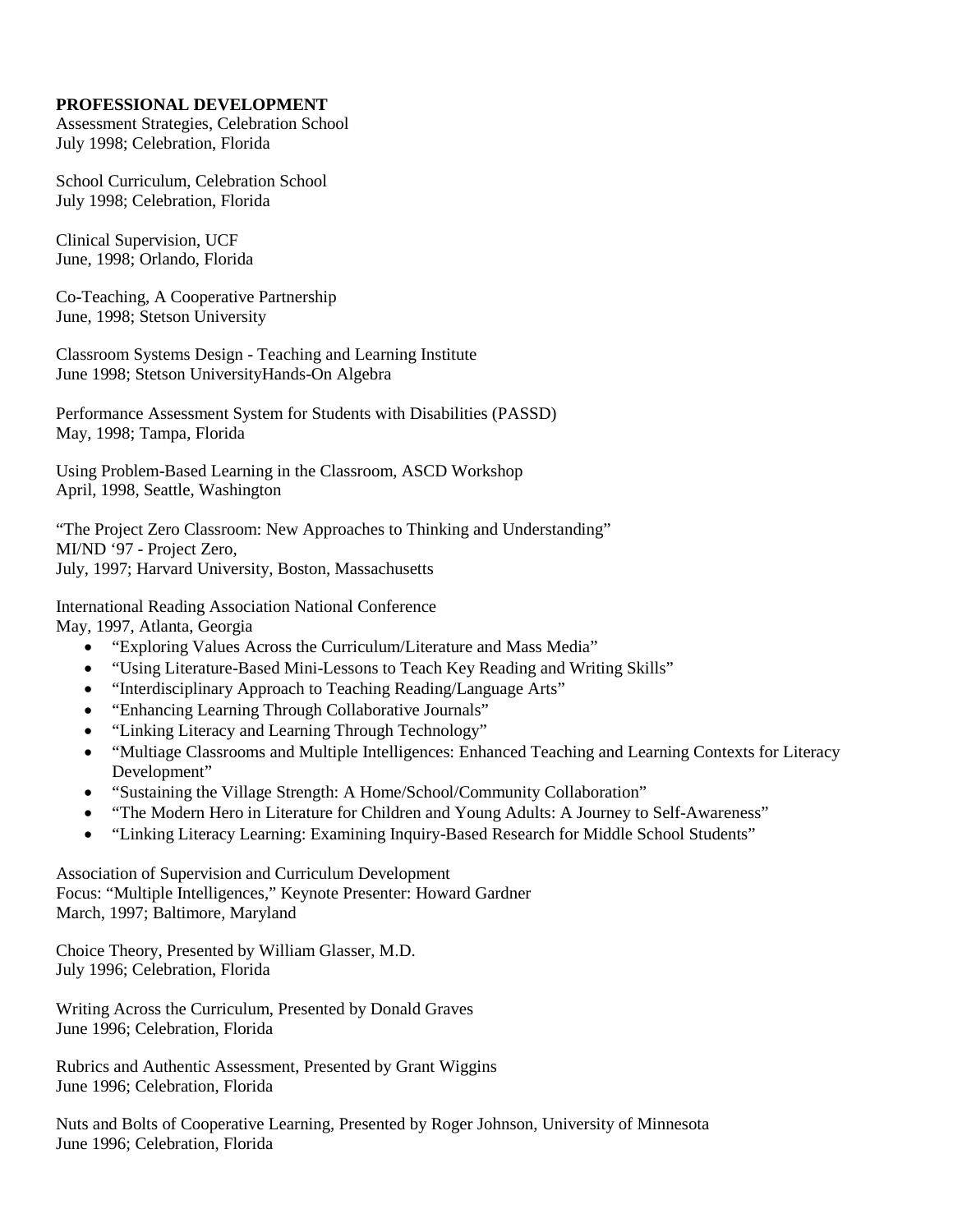## **PRESENTATIONS**

**Center for Leadership and School Reform ("The Schlecty Group") Louisville, Kentucky**

June, 2000; Darlington, South Carolina Adjunct Fellow/Workshop Facilitator

## **The Holmes Partnership National Meeting**

*Conference Attendee and Presenter* January 2001, 2002, 2003, 2004

#### **Independent Workshop Facilitator**

- "Using Problem-Based Learning to Promote Diverse Thinking"
- " "No-Problem' Problem Based Learning"
- **•** Creating Rubrics
- **•** Differentiating Instruction to Meet Individual Needs
- "Success by Design: Writing and Using SMART Goals in the Classroom To Improve Student Achievement and Performance"
- "Authentic Assessment"
- Teaching for Understanding

### **Florida Reading and Literacy Excellence Facilitator Training Institute**

April 2003, University of Central Florida

Trained as a workshop facilitator in:

- Authentic Assessment
- Differentiated Instruction
- **Professional Learning Communities**

### **FLaRE Independent Workshop Facilitator**

#### **May – July, 2003**

- "Organizing for Instruction Building a Classroom Community"
- "Differentiated instruction"
- "Engaging Students in a Print Rich Environment"

# **Assessment for Learning, University of Central Florida**

October, 2006

# **The Reading Process, Celebration Academy**

Summer 2007

#### **ORGANIZATIONS**

- Association for Supervision and Curriculum Development
- National Middle School Association

# **COURSES TAUGHT**

University of Phoenix Instructional Design Standards Based Instruction

University of Central Florida EDA 7101: Organizational Theory EDG 7947: Laboratory of Practice